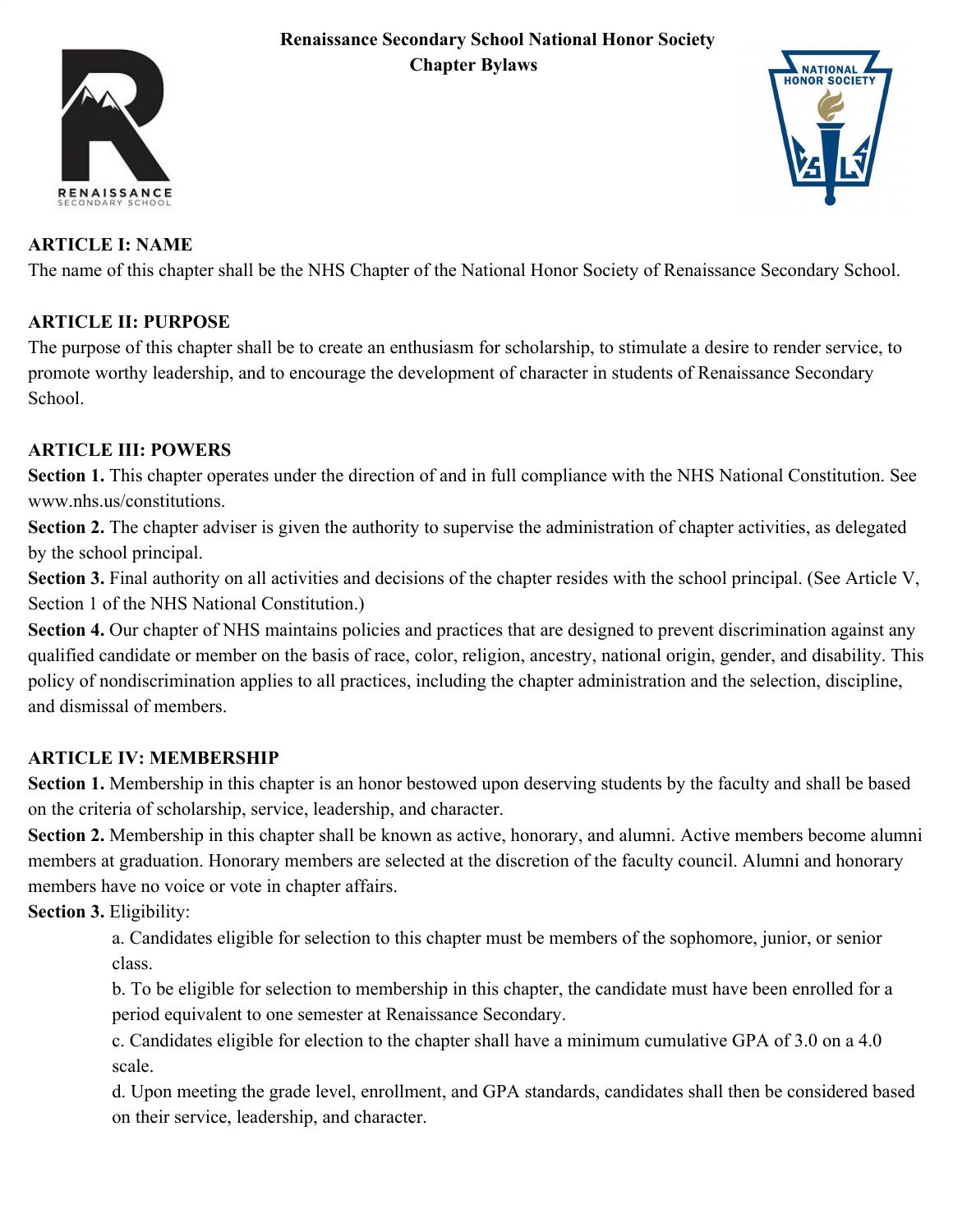#### **ARTICLE V: SELECTION OF MEMBERS**

**Section 1.** The selection of members to this chapter shall be by a majority vote of the faculty council, which consists of five faculty members appointed by the principal. The chapter adviser shall be the sixth, nonvoting, ex officio member of the faculty council.

**Section 2.** The selection of active members shall be held once a year during the second semester of the school year. **Section 3.** Prior to the final selection, the following shall occur:

a. Students' academic records shall be reviewed to determine scholastic eligibility.

b. All students who are eligible scholastically (i.e., candidates) shall be notified and asked to complete and submit the candidate information form for further consideration.

c. The faculty shall be requested to evaluate candidates determined to be scholastically eligible using the official input form provided by the chapter adviser.

d. The faculty council shall review the candidate information forms, faculty input, and other relevant information to determine those who fully meet the selection criteria for membership.

**Section 4.** Candidates become members when inducted at a special ceremony.

**Section 5.** An active member of the National Honor Society who transfers from this school will be given an official letter indicating the status of their membership.

**Section 6.** An active member of the National Honor Society who transfers to this school will be automatically accepted for membership in this chapter. The faculty council shall grant to the transferring member one semester to attain the membership requirements and, thereafter, this member must maintain those requirements for this chapter in order to retain their membership.

### **ARTICLE VI: OBLIGATIONS OF MEMBERS**

**Section 1.** Annual dues for this chapter shall be \$15. Dues will be payable to the chapter within 30 days of induction. **Section 2.** Each member of this chapter who is in good standing with regard to the membership standards and member obligations shall be granted the privilege to wear the emblem adopted by the National Honor Society.

**Section 3.** Any member who withdraws, resigns, or is dismissed from the chapter shall surrender the privilege of wearing the emblem to the chapter.

**Section 4.** Chapter members who are seniors in good standing shall be granted the privilege of wearing the honor cords (or other insignia) at graduation.

## **ARTICLE VII: OFFICERS**

**Section 1.** The officers of the chapter shall be president, vice president, secretary, and treasurer.

**Section 2.** Student officers shall be elected at the last meeting of each school year. All returning members in good standing with the chapter are eligible to run for a position as an officer. Any active member can nominate an eligible member as a candidate for office.

**Section 3.** Voting shall be by secret ballot. A majority vote shall be necessary to elect any officer of this chapter. If the first vote does not yield a majority, a second vote shall be taken of the two candidates receiving the highest number of votes.

**Section 4.** It shall be the duty of the president to preside at the meetings of the chapter, and serve as the official representative of the chapter at school and community functions.

**Section 5.** The vice president shall preside in the absence of the president and shall also keep a record of members' contributions to leadership and service.

**Section 6.** The secretary shall keep the minutes and attendance records for meetings and be responsible for all official correspondence.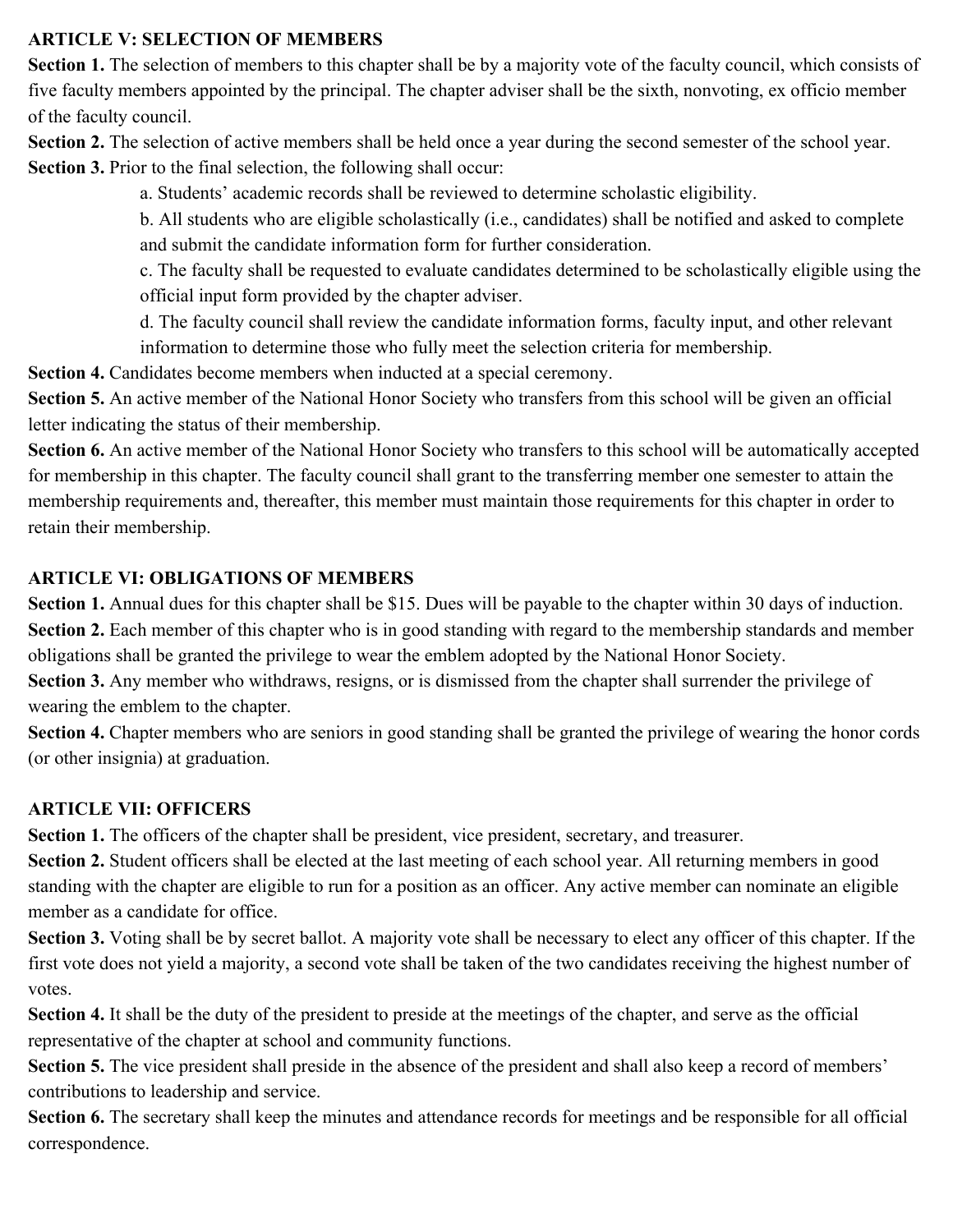**Section 7.** The treasurer shall keep record of business expenses, dues, and all other financial transactions of the chapter (Note: If additional or alternative officers or duties exist, their positions and duties of office should be detailed in this article of the bylaws. Also consider adding components that would describe how to fill vacancies among officers, and when and how officers can be relieved of their duties [suspensions, etc.] in cases not involving dismissal from the chapter.)

**Section 8.** Officers and the faculty adviser(s) shall collectively be known as the chapter's executive committee. The executive committee shall establish annual goals for the chapter and have general charge of the meetings and the business of the chapter. Any action by the executive committee is subject to the review of the chapter members.

### **ARTICLE VIII: MEETINGS**

**Section 1.** Regular meetings of this chapter shall occur at least monthly. Special meetings or additional meetings may be called by the president with approval of the adviser.

**Section 2.** This chapter shall conduct its meetings according to Robert's Rules of Order.

**Section 3.** Members are expected to attend all chapter meetings.

## **ARTICLE IX: ACTIVITIES**

**Section 1.** The chapter shall determine one or more service projects for each year.

**Section 2.** All members shall regularly participate in these projects.

**Section 3.** These projects shall have the following characteristics: fulfill a need within the school or community, have the support of the administration and the faculty, be appropriate and educationally defensible, and be well planned, organized, and executed.

**Section 4.** Each member shall have the responsibility for choosing and participating in an individual service project that reflects their particular talents and interests and is approved by the chapter adviser. This is in addition to the chapter projects to which all members contribute.

**Section 5.** The chapter shall publicize and promote its projects in a positive manner. (Additional projects or activities that make up the annual program for the chapter can be delineated in this article.)

## **ARTICLE X: DISCIPLINE AND DISMISSAL OF MEMBERS**

**Section 1.** Any member who falls below the standards of scholarship, service, leadership, or character may be considered for discipline or dismissal from the NHS chapter of the National Honor Society. Members of the National Honor Society are expected to maintain their academic standing and take an active role in service and leadership in their school and community.

**Section 2.** If a member's cumulative GPA falls below the standard in effect when they were selected (3.0 cumulative GPA), they will be given a written warning and a reasonable time period for improvement. If the cumulative GPA remains below standard at the end of the warning period the student will be subject to further disciplinary action by the faculty council that can include consideration of dismissal from the chapter.

**Section 3.** Violations of the law or school regulations can result in immediate consideration of the dismissal of a member (see Section 5 below). These violations include, but are not limited to DWI; stealing; destruction of property; cheating; truancy; or possession, selling, or being under the influence of drugs or alcohol at school or school-related activities or in the community.

**Section 4.** Offenders of the school conduct code (such as use of profanity, failure to comply, unexcused absences, excessive tardiness) will receive written warning notification. A conference may be requested by either party (faculty council or student/parent). If the member is involved in another violation of the school conduct code, the member may be considered for dismissal.